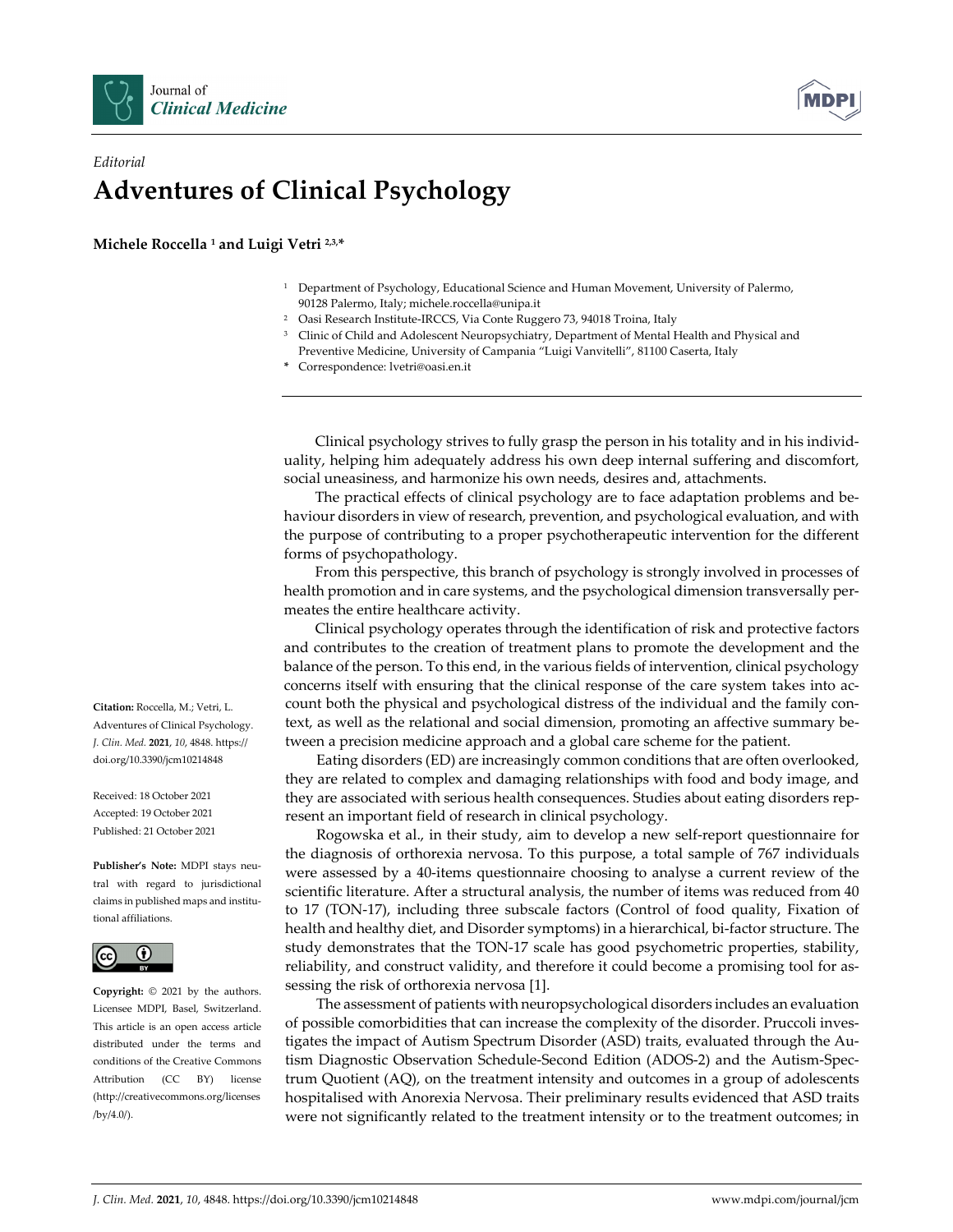fact, the treatment intensity and psychopathological outcomes were not different in patients with and without ASD diagnostic tests [2].

Mental pain (MP) is a subjective state of intense psychological distress related to several uncomfortable emotions, such as guilt, anguish, fear, panic, angst, loneliness, and helplessness, often associated with several psychopathological conditions, especially mood and anxiety disorders, personality disorders, and emotion dysregulation. Tomba et al., in their study, explore the presence of MP in patients with eating disorders, assessing 71 patients with MP and 90 matched controls. Patients with eating disorders show a sig‐ nificantly greater intensity and the most frequent cases of MP, and moreover MP is associated with disinhibited eating behavioural aspects and a depressive symptomatology, especially with suicidal tendencies, general and somatic anxiety, and insomnia. Therefore, the authors conclude that MP could become an important clinical marker for discriminating more severe cases of eating disorders [3].

Other factors influencing the phenomenology of eating disorders are irrational be‐ liefs that are maladaptive cognitions about negative global evaluations of the self and others, awfulizing thoughts, low frustration tolerance beliefs, and demandingness. Tecuta et al., in their study, assessed 79 ED outpatients and 95 controls and demonstrated through a multivariate analysis of variance with post hoc comparisons that ED outpatients had greater awfulizing, more negative global evaluations, and a lower frustration tolerance than controls. The study provides experimental support for the hypothesis that feelings of inefficacy represent a core role in clinical models of EDs, and their evaluation is useful when assessing ED patients and planning cognitive–behavioral treatments [4].

Another relevant topic raised in the Special Issue is the role of major adverse events in psychological well‐being. In their research, Krok et al. evaluated a sample of 225 healthcare workers, analysing the connection between stress, meaning making, the risk of contracting COVID-19, self-efficacy, meaning in life, and subjective well-being. A higher self‐efficacy and meaning in life were linked to higher cognitive and affective dimensions of subjective well‐being. On the contrary, a reduced risk of contracting COVID‐19 was associated with a higher affective dimension. The authors' results demonstrate that work‐ ers' subjective well‐being is highly related to the risk level of contracting COVID‐19 and motivational factors, and therefore psychological interventions promoting adaptive forms of meaning making may be decisive in overcoming the anxiety over COVID‐19 and im‐ proving the subjective well‐being among healthcare personnel [5].

Similarly, Barone et al. evaluated the emotional concerns and psychological difficul‐ ties in a clinical sample of 40 young cancer survivors, assessing the self- and parent-reported emotional, somatic, and behavioral symptoms. Their data establish that a higher proportion of young survivors compared to controls had emotional distress and that the anxious symptom severity was significantly higher. The multi-informant assessments of the psychological profiles revealed that the survivors' self-reports of depressive symptoms, somatic symptoms, and functional impairment were significantly related to the par‐ ent reports of child behavioral concerns, somatic complaints, and functional impairment [6].

San Martín–Valenzuela, in their interesting cross‐sectional study on cognitive and motor differences in cirrhotic patients with and without minimal hepatic encephalopathy, evaluated gait, balance, hand strength motor speed, and cognitive performances in 76 patients with liver cirrhosis. Patients with minimal hepatic encephalopathy performed worse than patients without minimal hepatic encephalopathy both in motor performances (especially gait, centre of pressure movement, variability of hand strength performance, and hand motor speed) and in cognitive and autonomous functioning. Moreover, some motor variables are intimately related to cognitive aspects, and this association is absent in patients without minimal hepatic encephalopathy [7].

Ramiro–Cortijo et al., in their observational study, evaluated the impact of psycho‐ logical health during pregnancy on maternal and neonatal outcomes. The authors, assessing 131 healthy pregnant women, found that maternal depression was associated with